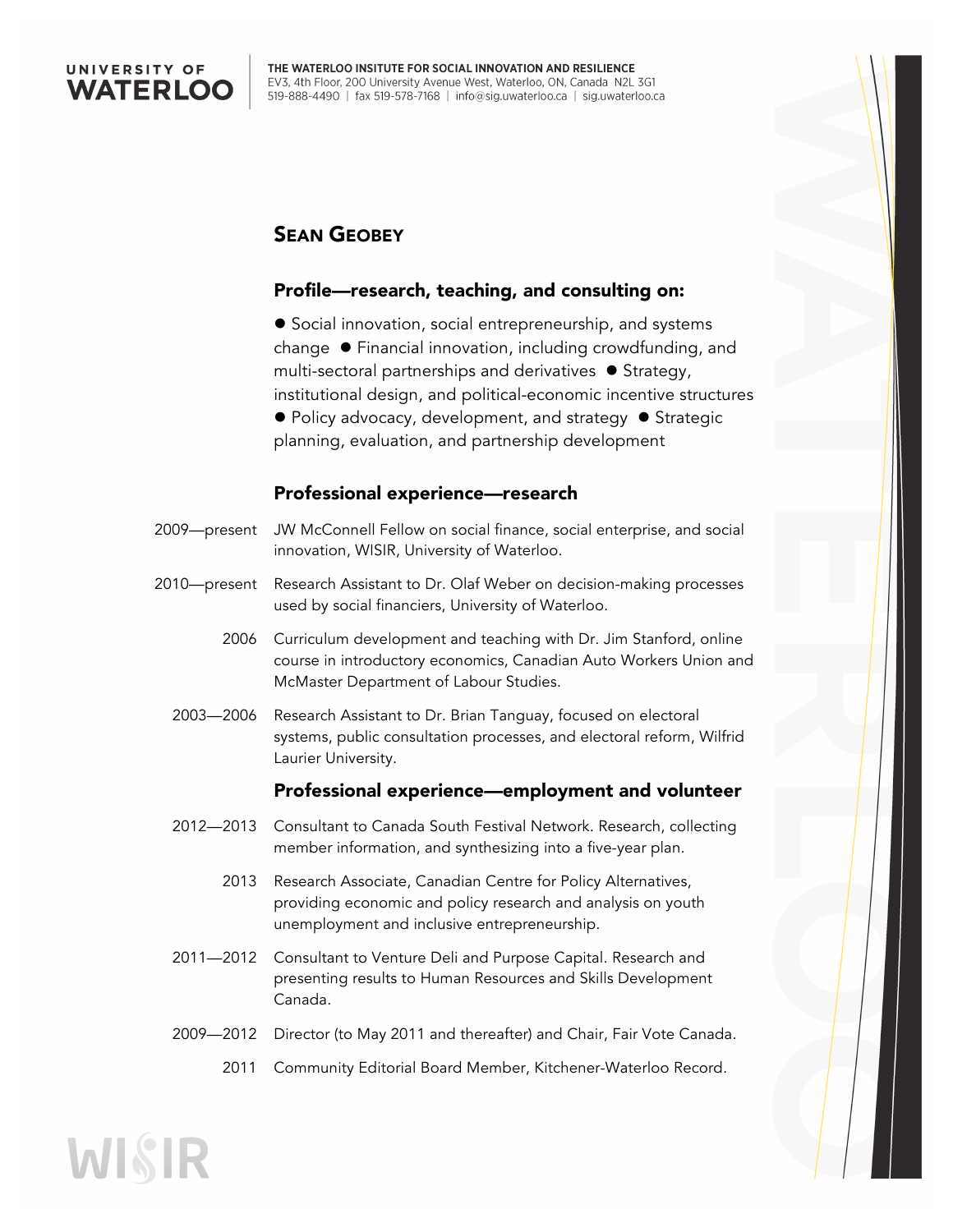

## SEAN GEOBEY

- 2009—2011 Director, Waterloo-Wellington Self-Help Alliance, Developed a Centre for Excellence in Peer Initiatives and negotiating a key relationship with the Canadian Mental Health Association.
- 2008—2010 Consultant to Sustainable Waterloo Region. Designed and led a multi-sector community engagement and design process.
- 2007—2008 Health Economist, British Columbia Ministry of Health Services, Health Systems Planning Division, synthesizing and evaluating public policy research for decision-making and presenting findings.
- 2001—02 and 2006—07 Founder and Co-Ordinator, Laurier Students' Public Interest Research Group focused on capacity building in student research and advocacy.

#### Publications

"Measuring the Impact of Banking Products and Services," with O. Weber, 2013 (in review).

"Lessons in Operationalizing Social Finance: The case of Vancouver City Savings Credit Union," in *Journal of Sustainable Finance and Investment*, with O. Weber, 2013 (in publication).

"Developmental Impact Investing," in *Journal of Social Entrepreneurship*, 3(2) with F Westley and O. Weber, 2012.

"The Young and the Jobless: Youth unemployment in Ontario," *Canadian Centre for Policy Alternatives*, 2013. This included numerous follow-up addresses and media interviews.

"Redefining: Social finance awareness and opportunities in the Canadian financial sector," for Venture Deli and Purpose Capital, commissioned by Human Resources and Skills Development Canada, with K Harji, A Kjorven, and A Weisz, 2013.

"What is a Change Lab/Design Lab?" for Social Innovation Generation, with F Westley and K Robinson, 2012.

"Enabling Social Innovation through Developmental Impact Investing" for Social Innovation Generation*,* with F Westley and O. Weber, 2011.

# WISIR